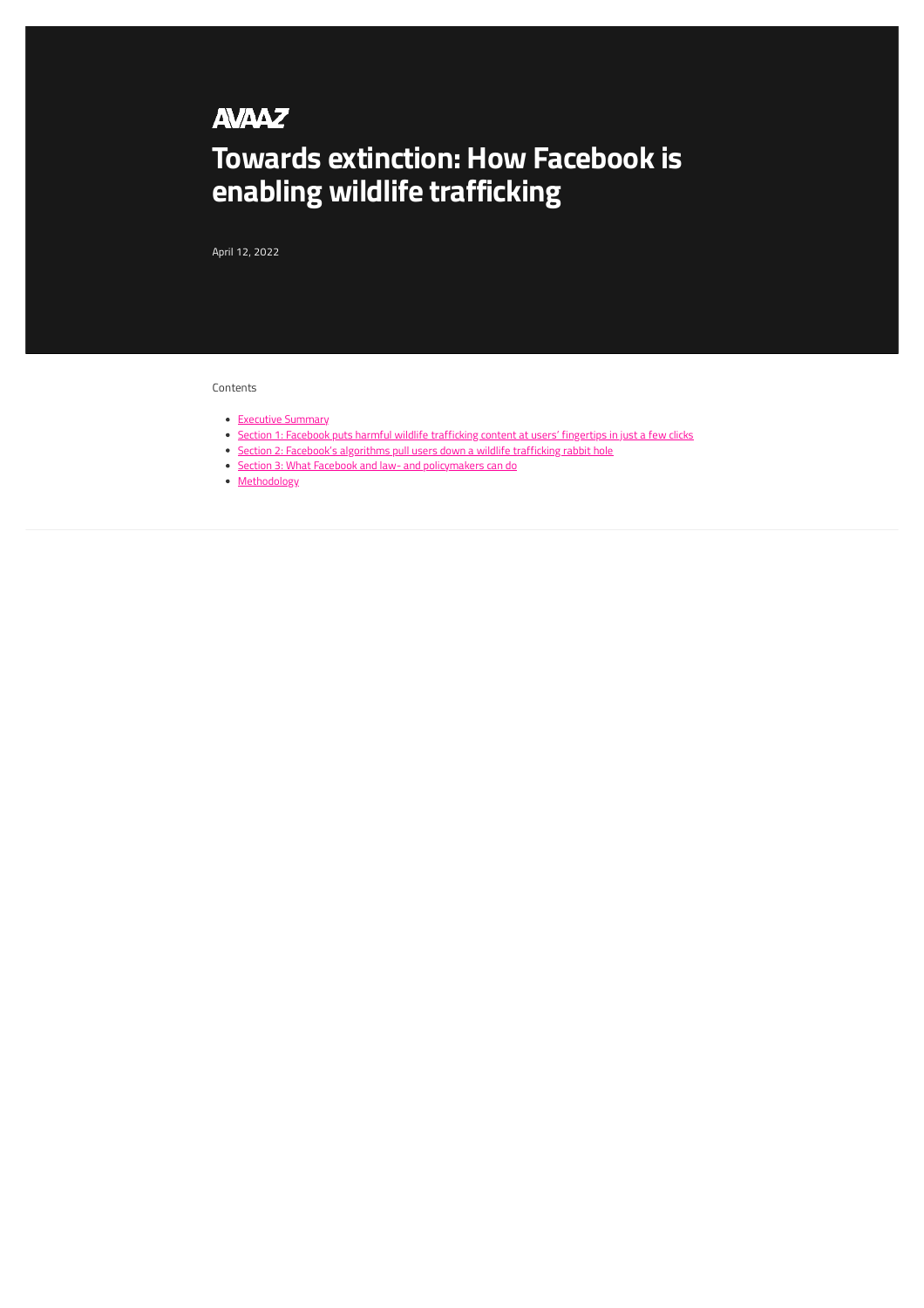## <span id="page-1-0"></span>**Executive Summary**

**Wildlife trafficking** is estimated to be **a [multi-billion dollar](https://www.fws.gov/program/combating-wildlife-trafficking) business** that is cruelly [harming animals,](https://www.unodc.org/unodc/frontpage/2020/April/wildlife-trafficking-harms-animals-and-human-health---the-case-of-pangolins.html)  [endangering](https://www.sciencedirect.com/science/article/pii/S0006320721003931?via%3Dihub) species, negatively impacting entire ecosystems, creating fertile ground for the next pandemic, and [harming](https://www.unodc.org/e4j/en/wildlife-crime/module-1/key-issues/implications-of-wildlife-trafficking.html) local [communities.](https://www.thegef.org/what-we-do/topics/illegal-wildlife-trade)  **Facebook, with more than [2.9 billion](https://investor.fb.com/investor-news/press-release-details/2021/Facebook-Reports-Third-Quarter-2021-Results/default.aspx) monthly active users, [is](https://www.independent.co.uk/stop-the-illegal-wildlife-trade/illegal-wildlife-trade-internet-facebook-b1879656.html) a [major](https://static1.squarespace.com/static/5e3a7fb845f8c668df48d437/t/5f8d9d26b6b09842cbd7eca7/1603116334186/ACCO+2+Clicks+Away+Wildlife+Sales+on+Facebook+Oct+2020+FINAL.pdfhttps://static1.squarespace.com/static/5e3a7fb845f8c668df48d437/t/5f8d9d26b6b09842cbd7eca7/1603116334186/ACCO+2+Clicks+Away+Wildlife+Sales+on+Facebook+Oct+2020+FINAL.pdf) [enabler](https://www.exeter.ac.uk/news/research/title_887793_en.html) of this trade.** In 2018, the company [joined](https://www.nationalgeographic.com/animals/article/wildlife-watch-tech-companies-online-wildlife-crime-coalition) the [Coalition to End Wildlife Trafficking Online](https://www.endwildlifetraffickingonline.org/about) with, at the time, the aim of reducing the illegal online wildlife trade by 80 percent by 2020. But four years on, research shows that **Facebook remains a thriving online marketplace for wildlife trafficking.**

Avaaz's research – representing only the tip of the iceberg – underlines the need for immediate action from Facebook on this issue:

- In two days and just a few clicks, researchers with no background in investigating wildlife trade patterns were able to find **[1](#page--1-2)29 pieces of potentially harmful wildlife trafficking content <sup>1</sup> , as verified** by experts in this field. This content included posts selling or seeking cheetahs, monkeys, pangolins and pangolin scales, lion cubs, elephant tusks, and rhino horn.
- Following this basic search, Facebook's recommendation algorithm suggested dozens of wildlife groups to Avaaz researchers. **More than half of these recommendations directed researchers to groups containing potentially harmful wildlife trafficking content, and 76% to content that likely violated Facebook's own [policies](https://transparency.fb.com/en-gb/policies/community-standards/regulated-goods/) on the sale of animals.** Posts included animals and animal parts or products from some of the most threatened species in the world, including [tigers](https://wildlifeday.org/content/factsheets/tiger) and African gray [parrots.](https://www.nationalgeographic.com/animals/birds/facts/african-gray-parrot)
- **Facebook appeared to remove just 13% of the posts our research found to contain potentially harmful wildlife trafficking content** before our researchers reported them, and then removed less than half – 43% – of these posts a week after researchers reported them through Facebook's 'Report post' tool.

[Social media](https://www.counteringcrime.org/wildlife-fact-sheet) has played a major [role](https://globalinitiative.net/wp-content/uploads/2019/02/TGIATOC-FinalSynthesis-Web.pdf) in the creation of a vast and easily accessible online market for wildlife, where traffickers [exploit](https://www.nationalgeographic.com/animals/article/how-internet-fuels-illegal-wildlife-trade) the global reach and relative anonymity of platforms to reach new customers and evade detection – facilitating an often [deadly](https://www.europarl.europa.eu/news/en/headlines/society/20161007STO46180/making-a-killing-how-to-stop-the-lethal-practice-of-wildlife-trafficking) trade. Avaaz's new research findings are consistent with [research](https://static1.squarespace.com/static/5e3a7fb845f8c668df48d437/t/5f8d9d26b6b09842cbd7eca7/1603116334186/ACCO+2+Clicks+Away+Wildlife+Sales+on+Facebook+Oct+2020+FINAL.pdfhttps://static1.squarespace.com/static/5e3a7fb845f8c668df48d437/t/5f8d9d26b6b09842cbd7eca7/1603116334186/ACCO+2+Clicks+Away+Wildlife+Sales+on+Facebook+Oct+2020+FINAL.pdf) published by the [Alliance to Counter Crime Online](https://www.counteringcrime.org/) (ACCO) in 2020 showing substantial wildlife trafficking activity on Facebook, indicating that Facebook has failed to take adequate action to date despite being made aware of the shortcomings of their wildlife trafficking policies by [ACCO](https://static1.squarespace.com/static/5e3a7fb845f8c668df48d437/t/5f8d9d26b6b09842cbd7eca7/1603116334186/ACCO+2+Clicks+Away+Wildlife+Sales+on+Facebook+Oct+2020+FINAL.pdfhttps://static1.squarespace.com/static/5e3a7fb845f8c668df48d437/t/5f8d9d26b6b09842cbd7eca7/1603116334186/ACCO+2+Clicks+Away+Wildlife+Sales+on+Facebook+Oct+2020+FINAL.pdf) and [other](https://www.whistleblowers.org/wildlife/help-stop-wildlife-trafficking-on-facebook/) [advocates,](https://www.bbc.com/news/technology-60247540) and despite [joining](https://www.endwildlifetraffickingonline.org/about) the Coalition to End Wildlife Trafficking Online in 2018.

Facebook has rolled out [alerts](https://www.worldwildlife.org/stories/new-facebook-alert-informs-users-about-wildlife-trafficking) to warn its users about potential wildlife trafficking content when they search for certain keywords, and it removes some suspicious content. For example, recently Facebook and Instagram [took down](https://www.bbc.com/news/technology-60247540) several pieces of wildlife trade content when alerted by BBC News of new research. In response, parent company Meta said: "We prohibit the trading of endangered wildlife or their parts. Meta is a dedicated member of the Coalition to End Wildlife Trafficking Online. And through our partnerships with the likes of WWF [the World Wide Fund for Nature] and [wildlife trade specialists] Traffic, we are committing to tackling this industry-wide issue."

However, **despite its explicit commitment, Facebook's [lax enforcement](https://static1.squarespace.com/static/5e3a7fb845f8c668df48d437/t/5f8d9d26b6b09842cbd7eca7/1603116334186/ACCO+2+Clicks+Away+Wildlife+Sales+on+Facebook+Oct+2020+FINAL.pdfhttps://static1.squarespace.com/static/5e3a7fb845f8c668df48d437/t/5f8d9d26b6b09842cbd7eca7/1603116334186/ACCO+2+Clicks+Away+Wildlife+Sales+on+Facebook+Oct+2020+FINAL.pdf) of its own wildlife trade policies, its [alleged](https://www.independent.co.uk/stop-the-illegal-wildlife-trade/illegal-wildlife-trade-internet-facebook-b1879656.html) reluctance to [share](https://www.courthousenews.com/social-media-platforms-hotbeds-for-wildlife-trafficking/) information with law enforcement and others, and its amplification of wildlife trafficking content through its [algorithms](https://static1.squarespace.com/static/5e3a7fb845f8c668df48d437/t/5f8d9d26b6b09842cbd7eca7/1603116334186/ACCO+2+Clicks+Away+Wildlife+Sales+on+Facebook+Oct+2020+FINAL.pdfhttps://static1.squarespace.com/static/5e3a7fb845f8c668df48d437/t/5f8d9d26b6b09842cbd7eca7/1603116334186/ACCO+2+Clicks+Away+Wildlife+Sales+on+Facebook+Oct+2020+FINAL.pdf)** appear to be major **obstacles to progress towards ending the trade.**

This new research by Avaaz shows once again that the company's actions at present are insufficient to tackle the problem, which is why the following policy recommendations are so crucial. **Facebook and other social media platforms should:**

- Strengthen and enforce policies to end wildlife trafficking;
- Expand moderation efforts to detect illicit sales and policy violations;
- Restrict search results when users combine endangered species terms with sale terms;
- Detox their algorithms to ensure they do not boost wildlife trade;
- Cooperate with researchers, law enforcement and government agencies; and
- Provide full transparency on progress made towards ending wildlife trafficking.

## <span id="page-1-1"></span>**Section 1: Facebook puts harmful wildlife trafficking content at users' fingertips in just a few clicks**

**In just two days, Avaaz researchers collected 129 posts containing potentially harmful wildlife trafficking content.** This content consisted of posts seeking to buy or sell species listed in Appendix I or II of the Convention on International Trade in Endangered Species of Wild Fauna and Flora ( [CITES](https://cites.org/eng/disc/what.php) ), an international agreement that aims to ensure that international trade does not threaten the survival of species of wild animals and plants. Species [listed](https://cites.org/eng/app/index.php) in Appendix | of CITES are those currently threatened with extinction and species listed in **Appendix II** are at risk of becoming threatened with extinction if trade is not closely controlled – [in other words,](https://www.unodc.org/documents/data-and-analysis/wildlife/2020/WWLC20_Chapter_1_Introduction.pdf) "species about which, based on international agreement, there is reason to be concerned" and the [trade](https://cites.org/eng/disc/how.php) of which should be either prohibited or subject to strict rules and conditions.

Despite the internationally recognized and agreed need to protect these species, researchers were able to find 129 posts in a matter of clicks, using the Facebook search bar. Researchers had no previous investigative knowledge of wildlife trafficking, therefore their experience demonstrates **how easy it is for average users to access potentially harmful wildlife trafficking content through Facebook's platform.** Furthermore, **Facebook removed just 43% of posts** containing potentially harmful wildlife trafficking content after these were reported by researchers using Facebook's 'Report post' tool, **evidencing a clear need to improve its moderation efforts.**

#### **EXAMPLE 1: TIGER CUBS**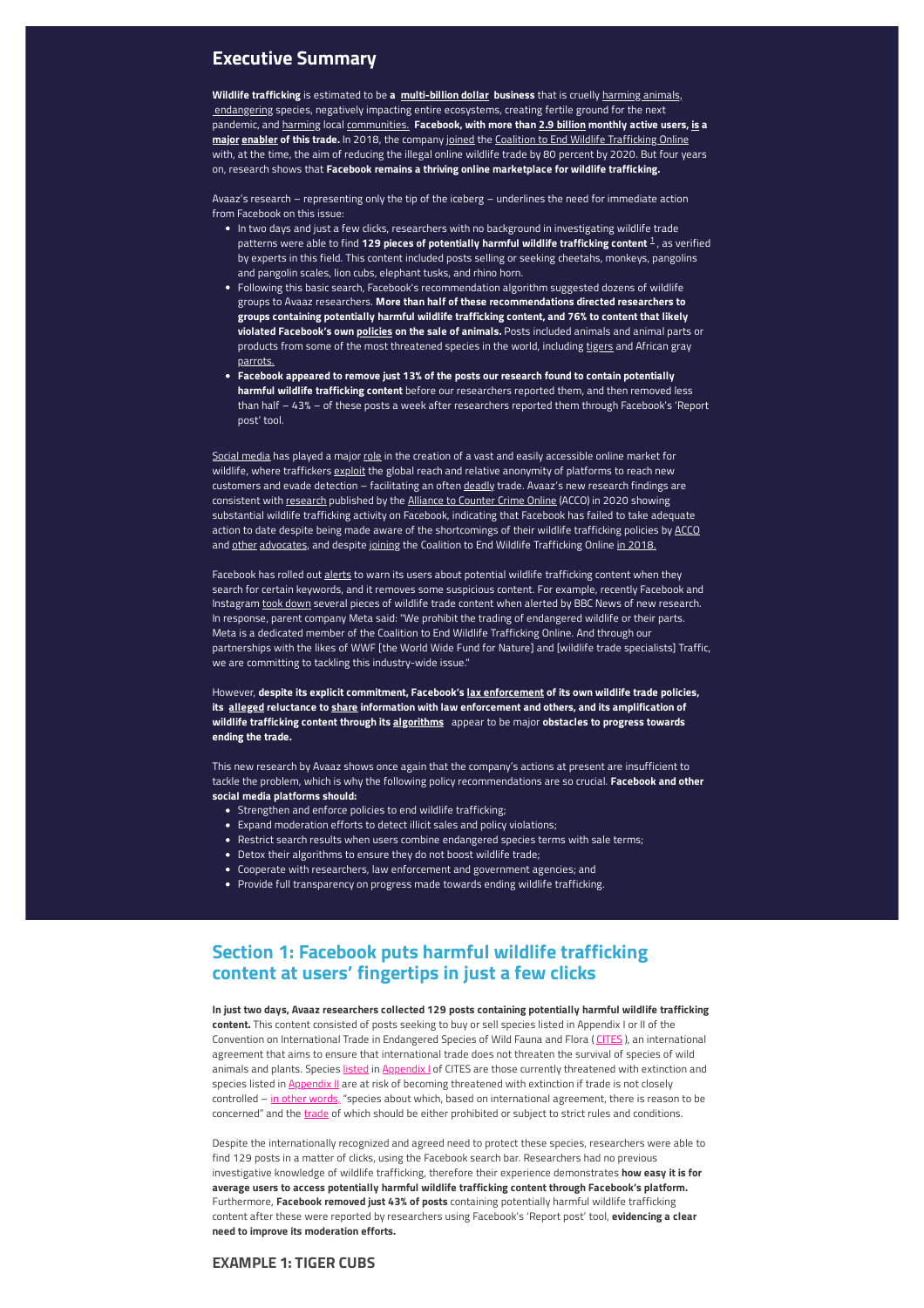

This **advertisement for tiger cubs** was posted to a public group on Facebook in June 2021. Tigers are [listed](https://cites.org/eng/gallery/species/mammal/tiger.html) in Appendix I of CITES. They are considered to be endangered, with just [3,900](https://www.worldwildlife.org/species/tiger) estimated to be left in the wild. [WWF](https://www.worldwildlife.org/species/tiger) identifies commercial captive tiger breeding as a "significant obstacle to the recovery and protection of wild tiger populations because they perpetuate the demand for tiger products, serve as a cover for illegal trade and undermine enforcement efforts."



#### **EXAMPLE 2: AFRICAN GRAY PARROT**

In the post above, a seller states that an African gray parrot is available for "rehoming" - a code [often](https://static1.squarespace.com/static/5e3a7fb845f8c668df48d437/t/5f8d9d26b6b09842cbd7eca7/1603116334186/ACCO+2+Clicks+Away+Wildlife+Sales+on+Facebook+Oct+2020+FINAL.pdfhttps://static1.squarespace.com/static/5e3a7fb845f8c668df48d437/t/5f8d9d26b6b09842cbd7eca7/1603116334186/ACCO+2+Clicks+Away+Wildlife+Sales+on+Facebook+Oct+2020+FINAL.pdf) used by traffickers to indicate that an animal is for sale, confirmed on this post by prospective buyers asking for a price. African gray parrots are [listed](https://www.reuters.com/article/us-wildlife-cites-african-grey-idUSKCN1220GJ) in Appendix I of CITES.

[Sociable](https://www.worldanimalprotection.or.ke/blogs/african-grey-parrots-danger-extinction) and highly intelligent, African gray parrots are one of the [most popular](https://www.nationalgeographic.com/animals/birds/facts/african-gray-parrot) pet birds in the world. Their friendly nature also makes them [easy targets](https://www.nationalgeographic.com/animals/birds/facts/african-gray-parrot) for poachers. The high demand for African gray parrots, in conjunction with habitat loss, is [pushing](https://wwf.panda.org/wwf_news/?279870/African%2DGrey%2DParrots) the species towards extinction. They have been [marked](https://www.iucnredlist.org/species/22724813/154428817) as endangered on the IUCN's Red List of Threatened Species.

#### **EXAMPLE 3: PANGOLINS AND RHINO HORN**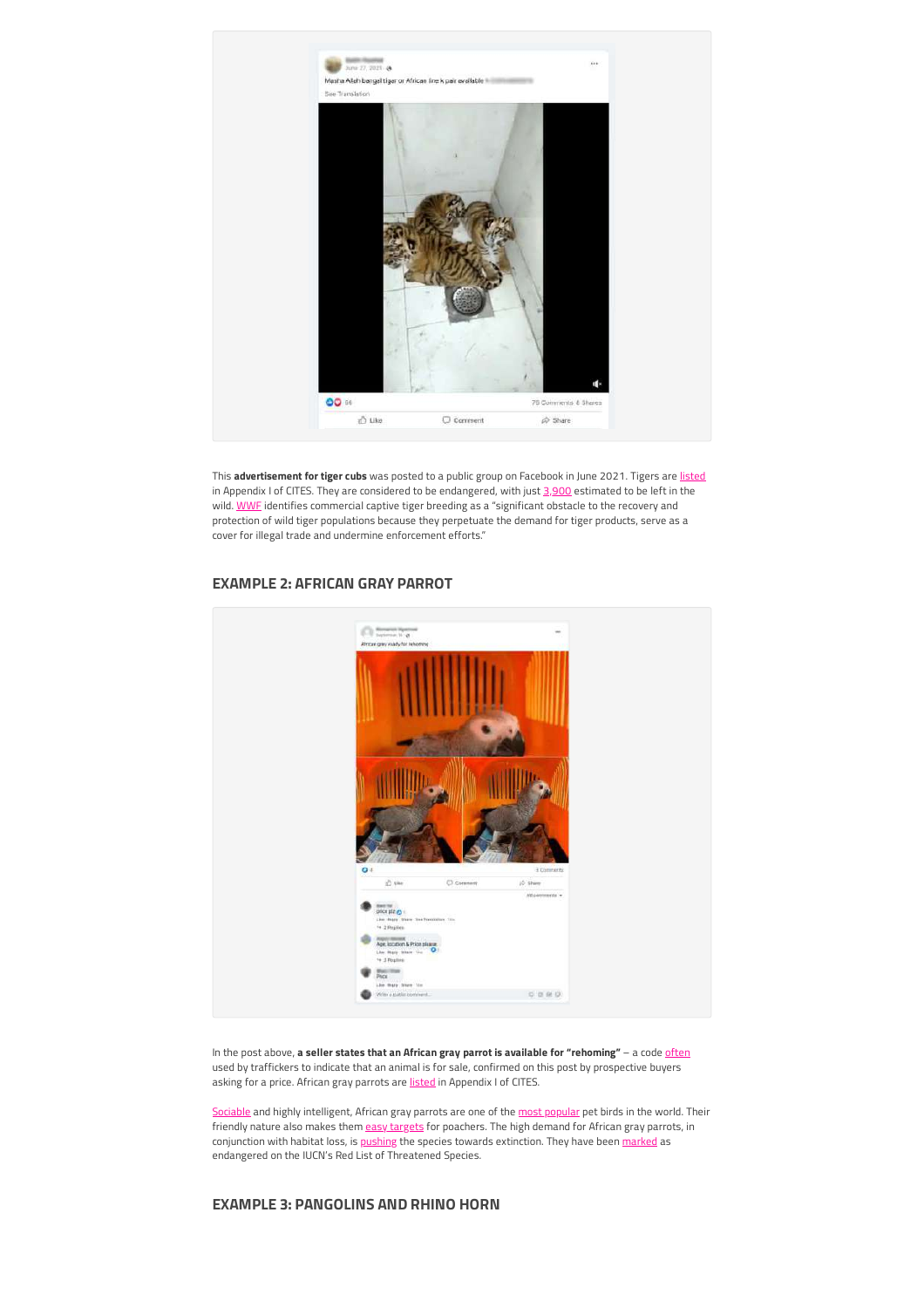

This post, found on **a Facebook page** that specializes in the trade and export of "Pangolin Scales & Rhino Horn to Vietnam, China, Hongkong, Malaysia, Singapore from Africa," **puts out a call for bidders on their animals and products.**

Pangolins are a [CITES Appendix I species.](https://www.reuters.com/article/us-wildlife-cites-african-grey-idUSKCN1220GJ) Despite the CITES [ban](https://eia-international.org/news/cites-parties-can-and-must-do-more-to-address-the-dire-impacts-of-global-illegal-pangolin-trade/) on international commercial pangolin trading, which entered into force in 2017, pangolins are the [most trafficked mammals in the world.](https://www.worldwildlife.org/species/pangolin) They are trafficked most often for their [meat and scales,](https://www.worldwildlife.org/species/pangolin) which are used in traditional medicine and leather products. This trade directly threatens pangolin survival - all eight species of pangolin are [protected](https://www.worldwildlife.org/species/pangolin) under national and international laws, and two are critically endangered.

Similarly, international trade in rhino horn is *illegal* under CITES, but high demand for rhino horn in Asia leads to the poaching of three rhinos per day on average in South Africa alone. Black rhinos, a main target for poachers, are critically [endangered,](https://www.worldwildlife.org/species/black-rhino) with only 5,600 left in the wild.



**EXAMPLE 4: MARMOSET MONKEY**

Posted on a page titled 'Marmoset And Capuchin Monkeys For Sale', this post features **a photo of a pygmy marmoset under a list of keywords meant to attract potential buyers in various countries.** Pygmy marmosets are [listed](https://primate.wisc.edu/primate-info-net/pin-factsheets/pin-factsheet-pygmy-marmoset/#conservation-status) on CITES Appendix II.

[Native](https://animals.sandiegozoo.org/animals/pygmy-marmoset) to the Amazon region, pygmy marmosets are among the **smallest primates**, with adults weighing just [four ounces](https://phys.org/news/2021-06-species-pygmy-marmosets-world-smallest.html) when mature. They are often [sought](https://animals.sandiegozoo.org/animals/pygmy-marmoset) as pets for their size and appearance. For this reason, the pet trade is the largest threat to this species' survival – they are increasingly threatened by [international demand](https://www.theguardian.com/environment/2016/feb/26/social-media-helps-fuel-chinas-illegal-craze-for-thumb-monkeys) for so-called 'thumb monkeys.'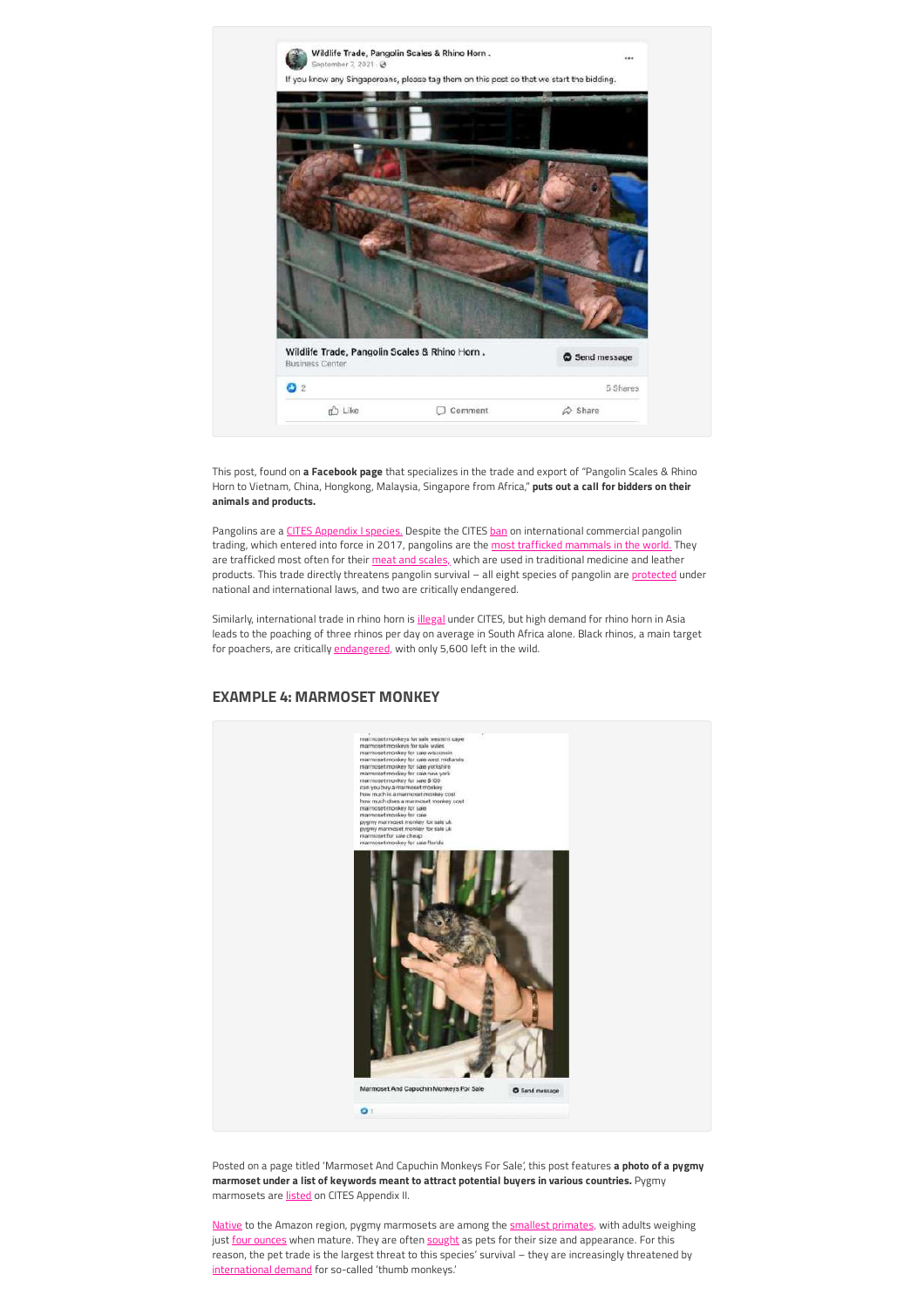## **Section 2: Facebook's algorithms pull users down a wildlife trafficking rabbit hole**

In the weeks after collecting posts containing potentially harmful wildlife trafficking content, **Facebook made 95 wildlife-focused recommendations** to Avaaz researchers through notifications and Facebook's 'Suggested Groups' feature:

- **54% (51) of wildlife recommendations from Facebook directed researchers to groups containing potentially harmful wildlife trafficking content,** such as tigers, leopards, African gray parrots, and ocelots, all included in **Appendix I** of CITES, which lists the most endangered animals
- Additionally, **76% (72) of recommendations directed researchers to groups with posts seeking to buy** or sell live animals, likely in violation of Facebook's own policies. Facebook's  $s$  prohibit commercial activity and poaching around endangered species or their parts. That same policy also imposes certain restrictions on the trade in live non-endangered animals. on Animals and animal products prohibits the "buying or selling of animals or animal products."



By promoting potentially harmful wildlife trafficking content to users through their recommendation systems, Facebook allows traffickers to reach a wider audience than they would otherwise, and creates the conditions for users with a casual interest in wildlife to be **dragged into an international wildlife trafficking rabbit hole.**

## **Section 3: What Facebook and law- and policymakers can do**

As mentioned above, Facebook has already taken some actions aimed at tackling wildlife trade on its platforms. In 2018, the company [joined](https://www.worldwildlife.org/stories/new-facebook-alert-informs-users-about-wildlife-trafficking#:~:text=Facebook%20banned%20the%20trade%20of,both%20animals%20and%20people%20safe.&text=Users%20can%20help%20report%20the,the%20in%2Dapp%20reporting%20feature) the Coalition to End Wildlife Trafficking Online. It has adopted a number of [policies](https://transparency.fb.com/en-gb/policies/community-standards/regulated-goods/) related to the trade in endangered and live non-endangered animals. Facebook also began to include [alerts](https://www.worldwildlife.org/stories/new-facebook-alert-informs-users-about-wildlife-trafficking) to warn its users about potential wildlife trafficking content when they search for certain keywords. But its efforts to date clearly do not match the scale of the issue. Wildlife [experts](https://static1.squarespace.com/static/5e3a7fb845f8c668df48d437/t/5f8d9d26b6b09842cbd7eca7/1603116334186/ACCO+2+Clicks+Away+Wildlife+Sales+on+Facebook+Oct+2020+FINAL.pdfhttps://static1.squarespace.com/static/5e3a7fb845f8c668df48d437/t/5f8d9d26b6b09842cbd7eca7/1603116334186/ACCO+2+Clicks+Away+Wildlife+Sales+on+Facebook+Oct+2020+FINAL.pdf) [say](https://www.independent.co.uk/stop-the-illegal-wildlife-trade/illegal-wildlife-trade-internet-facebook-b1879656.html) that **more can and must be done by the platform** and that its policies ought to be [enforced](https://static1.squarespace.com/static/5e3a7fb845f8c668df48d437/t/5f8d9d26b6b09842cbd7eca7/1603116334186/ACCO+2+Clicks+Away+Wildlife+Sales+on+Facebook+Oct+2020+FINAL.pdfhttps://static1.squarespace.com/static/5e3a7fb845f8c668df48d437/t/5f8d9d26b6b09842cbd7eca7/1603116334186/ACCO+2+Clicks+Away+Wildlife+Sales+on+Facebook+Oct+2020+FINAL.pdf) not only more consistently, but also across all languages – because [research shows](https://static1.squarespace.com/static/5e3a7fb845f8c668df48d437/t/5f8d9d26b6b09842cbd7eca7/1603116334186/ACCO+2+Clicks+Away+Wildlife+Sales+on+Facebook+Oct+2020+FINAL.pdfhttps://static1.squarespace.com/static/5e3a7fb845f8c668df48d437/t/5f8d9d26b6b09842cbd7eca7/1603116334186/ACCO+2+Clicks+Away+Wildlife+Sales+on+Facebook+Oct+2020+FINAL.pdf) that Facebook's policies are enforced sporadically, particularly in languages other than English.

**While there is no silver bullet to fix online wildlife trafficking, there are a number of policy and tech solutions social media platforms and policymakers can adopt in order to prevent its spread** – and they enjoy the [support of around 700,000 people](https://secure.avaaz.org/campaign/en/make_illegal_wildlife_trade_extinct_loc_dn/) across the world.

#### **Meta (including its platforms Facebook and Instagram) and other social media companies should:**

- Strengthen and enforce their existing policies to end online wildlife trafficking: for example, s Community Standards on Regulated Goods already prohibit commercial activity and poaching around endangered species or their parts, and put restrictions on the trade in live nonendangered animals as well. **Facebook's commerce policy** on Animals and animal products prohibits the "buying or selling of animals or animal products." We applaud these policies while simultaneously calling for urgent improvements in effectively enforcing them across all languages.
- Expand moderation efforts (both proactively and in response to user reports) to detect illicit sales and policy violations, including in languages other than English
- Restrict search results when users combine endangered species terms with sale terms: while we commend Facebook's work to [add alerts](https://www.worldwildlife.org/stories/new-facebook-alert-informs-users-about-wildlife-trafficking) informing users about illegal wildlife trade in response to certain search terms, this measure on its own is not sufficient. For example, Avaaz researchers found that searching "pangolin for sale" on the platform returned the Protect Wildlife on Facebook alert – but among the search results, there was a post selling pangolins. According to [Gretchen Peters,](https://www.counteringcrime.org/wildlife-hearing) Executive Director of the Alliance to Counter Crime Online (ACCO), there are multiple technical and policy fixes that Facebook and other tech platforms could implement that would reduce the amount of wildlife trafficking occurring on their platforms, including simple "If" code  $^2$  $^2$  . which could block search results and flag and remove any groups and pages that combine sales terms with animal species terms.
- <span id="page-4-0"></span>· Detox their algorithms to ensure they do not boost wildlife trade : social media companies' "curation algorithms" [decide](https://www.washingtonpost.com/technology/interactive/2021/how-facebook-algorithm-works/) what we see, and in what order, when we log on. They're [designed](https://www.washingtonpost.com/technology/2019/04/10/how-facebook-is-trying-stop-its-own-algorithms-doing-their-job/) to keep us glued to the screen and always wanting to come back for more. Our research shows that once users have come in contact with wildlife trade content, algorithms keep feeding them more content of this nature. Fortunately, this can be fixed. Having designed and developed them, platforms can detox their algorithms by ensuring this harmful and sometimes illegal content is downgraded, not amplified, in users' feeds.
- Cooperate with researchers, law enforcement, and government agencies to decrease wildlife trafficking and to ensure wildlife traffickers are brought to justice. This kind of cooperation has proven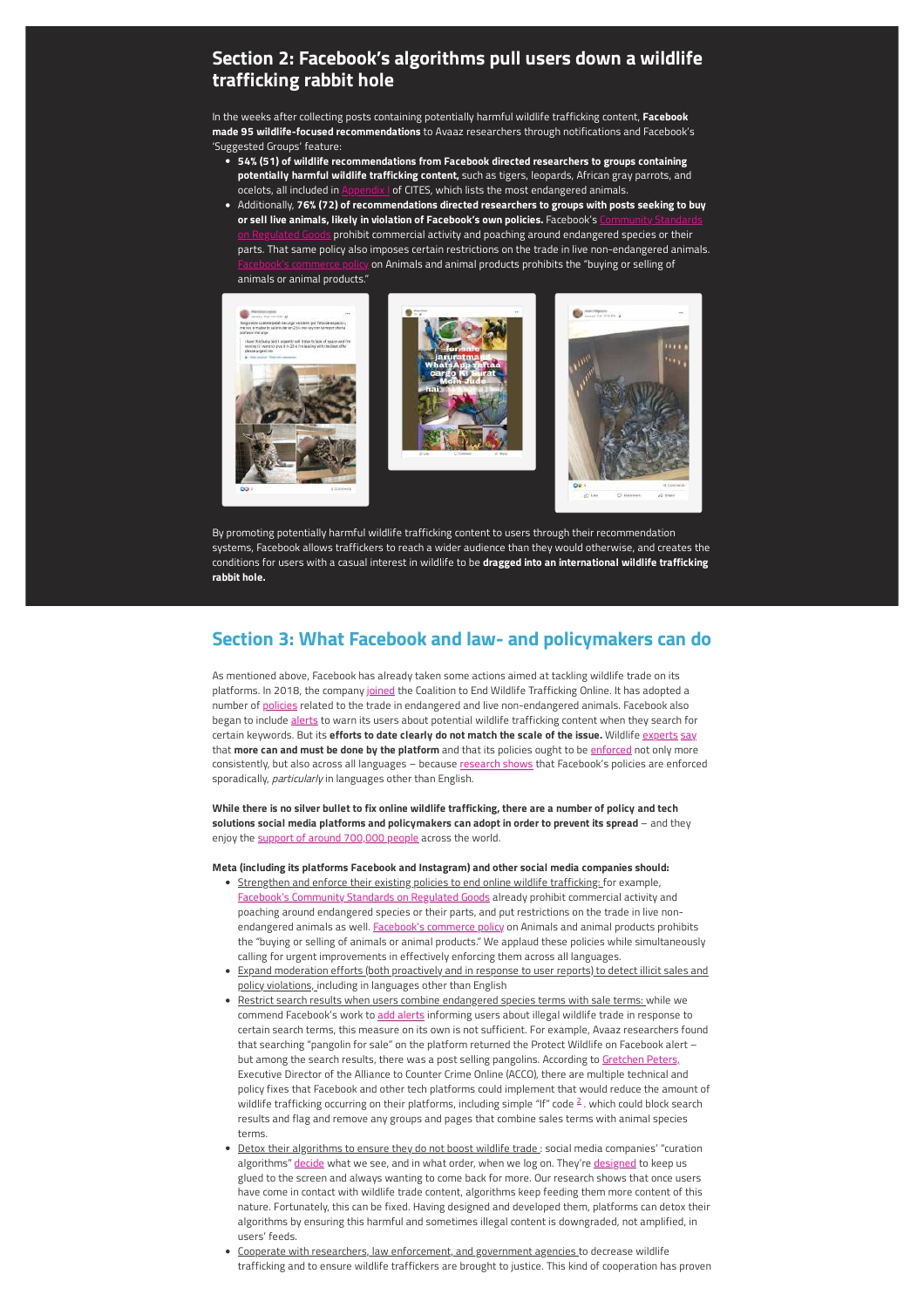successful in the past: [eBay](https://www.courthousenews.com/social-media-platforms-hotbeds-for-wildlife-trafficking/) has worked with the U.S. Fish and Wildlife Service and significantly reduced the volume of suspected illegal wildlife sales on their platform. Traffickers have also been [brought](https://www.justice.gov/opa/pr/texas-man-sentenced-trafficking-wildlife) to justice in the past, but much more needs to be done.

• Provide full transparency on progress made towards ending wildlife trafficking on their platforms. Because online wildlife trafficking is always evolving and because of the great damage it causes, it is essential that governments, civil society, and the general public are informed of the scope and scale of the problem, as well as the measures taken to tackle it. Online platforms must therefore provide comprehensive, periodic reports listing – aggregated by country and/or language – the wildlife trafficking content found on their services, what actions were taken in each instance, and how many times users reported such content. The reports must also detail platforms' efforts to deal with wildlife trafficking beyond action taken against violative content – for example, cooperation and data sharing with authorities.

#### **Law- and policy-makers should:**

- Enact and enforce legislation and regulatio n to effectively address the problem of domestic and cross-border illegal wildlife trade in order to bring illegal wildlife traffickers to justice.
- Cooperate with social media platforms and experts in the field to address online illegal wildlife trade, in order to fully understand the scale and nature of the problem.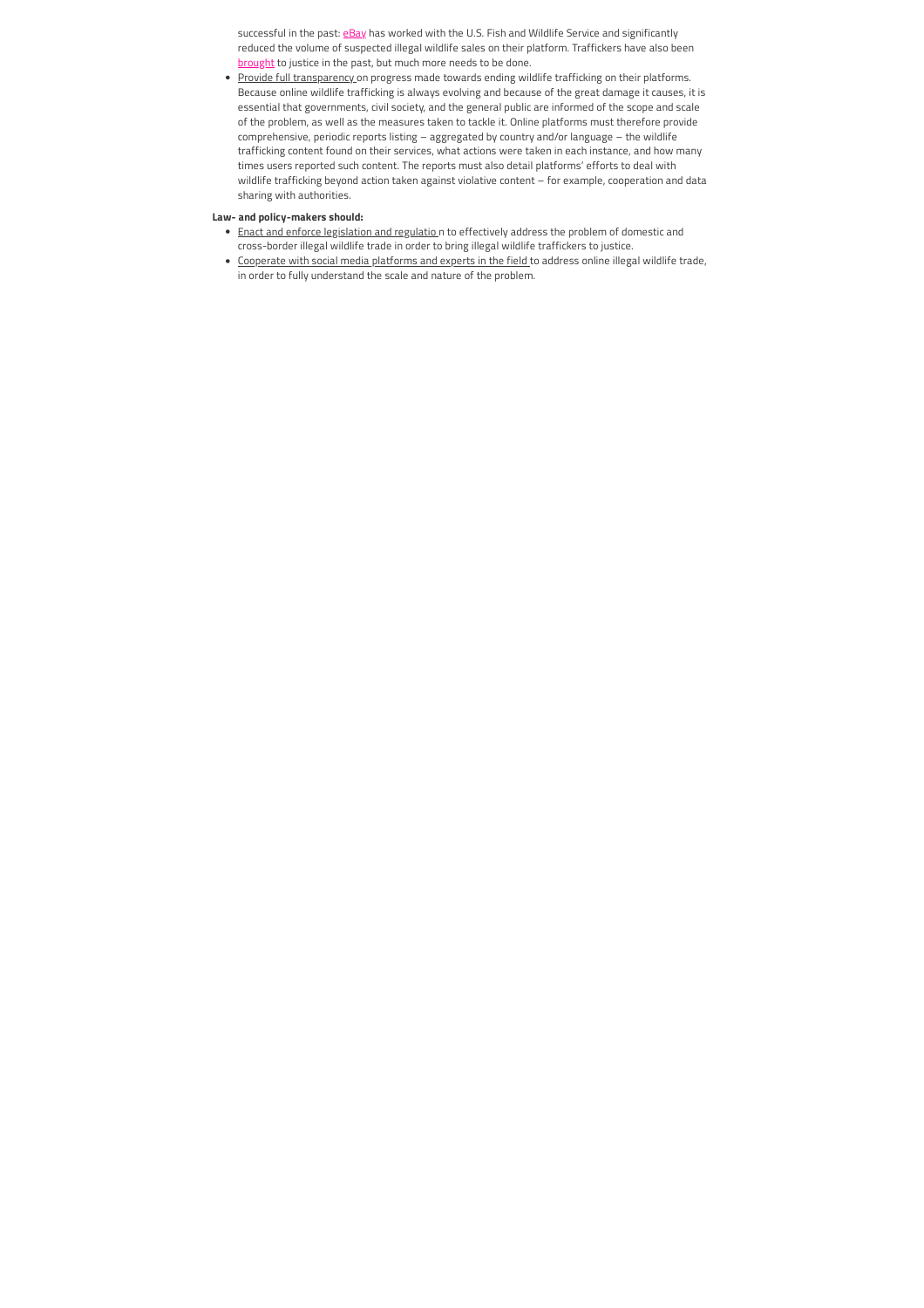## **Methodology**

- 1. On December 21-22 2021, four Avaaz researchers searched for posts on Facebook using English, Spanish, and Portuguese search terms, and documented posts that fit the following "potentially harmful wildlife trafficking content" definition, using the Facebook search bar. In some cases, researchers found additional posts by viewing pages, groups or profiles that interacted with pages and groups returned in search results at random.
	- a. For the purposes of this briefing, we define "potentially harmful wildlife trafficking content" as social media content that warrants further investigation to determine whether it constitutes illegal wildlife trafficking activity, and that could be harmful to, among other things, animals, entire species, and ecosystems. For the purposes of this briefing, it includes content that:
		- i. Contains or appears to contain reference to live animals, animal parts, or products from species included in Appendix I or Appendix II of the Convention on International Trade in Endangered Species (CITES), in written or visual form; and
		- ii. Can reasonably be interpreted as seeking to buy or sell animals, animal parts, or products in the aforementioned categories, based on information included in the post in written or visual form, and/or contextual information, including but not limited to comments, the name of the group or page where content is posted, and posting behavior and profile information of posters and commenters.
	- b. Avaaz included animals that may have been bred in captivity, based on the fact that it is often difficult to verify whether animals are captive-bred or wild-sourced from social media posts alone, and because captive breeding is [often](https://www.traffic.org/what-we-do/perspectives/captive-breeding/) done illegally or unsustainably, contributing to increased demand and illegal trade in protected species. Furthermore, Facebook does not make a distinction between the sale of captive-bred vs. wild-caught animals in policies related to wildlife trafficking on its platform.
	- c. Researchers excluded posts from businesses with physical addresses listed on their Facebook pages, and posts that sought or claimed to have appropriate documentation for animals pictured, except where animals being sold fell under CITES Appendix I. This appendix lists species threatened with extinction and for this reason, even those posts with claims to documentation warrant further investigation.
	- d. Where researchers did not speak the language featured in posts, they relied on Facebook's 'Translate' tool.
	- e. Search terms: "Monkey for sale", "pangolin" and ("for sale", buy, sell, sale, price, ask, offer), Pangolin scales, Tusk + For Sale, elephant tusk + for sale, elephant ivory + for sale, "tiger", rhino horn + for sale, rhinoceros sale, "exotic pets", "animais exóticos", "hwamei", hwamei, animais silvestres venda, animais silvestres, animais exóticos, exotic pets, mascotas exóticas
- 2. On January 13-18, three researchers reviewed groups recommended to them by notifications and through Facebook's 'suggested groups' features and documented all groups with content featuring live animals or animal products. They further documented whether groups had at least one post aiming to buy or sell live animals or animal products, and/or one or more posts that contained potentially harmful wildlife trafficking content, according to the above definition.
- 3. Wildlife trafficking experts from the Alliance to Counter Crime Online (Patricia Tricorache, Gretchen Peters, Damien Huffer, Carol Fukushima, Alisa Davies, Anton du Plessis, and others) reviewed posts found through search and the suggested groups feature to verify that they fit the Avaaz definition of potentially harmful wildlife trafficking content, and verified the number of posts from recommended [groups that sought to buy or sell live animals likely in violation of Facebook's Community Standards on](https://transparency.fb.com/en-gb/policies/community-standards/regulated-goods/) Regulated Goods.
- 4. On February 24, 2022, researchers flagged all live posts via the Facebook 'Report post' tool, and reviewed all posts on February 28, 2022 (three day window) OR March 3, 2022 (one week window) to determine how many posts had been actioned by Facebook.